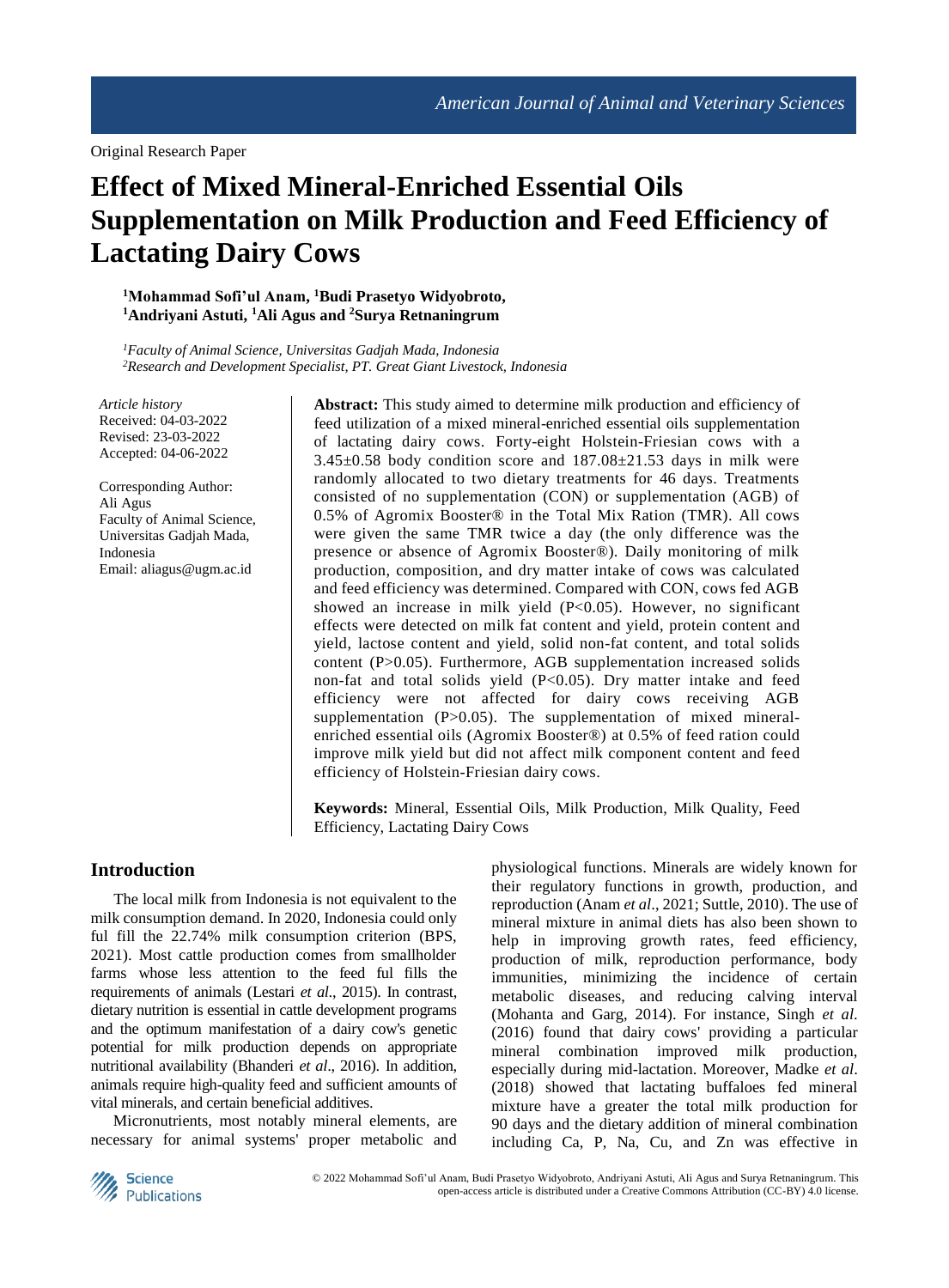improving rumen parameters to sheep (Singh, 2015). Furthermore, dairy cows with macro and micro mineral deficits produced milk at a suboptimal level; but milk production levels increased after mineral supplementation (Sharma *et al*., 2002; 2003). Several mineral components also cannot be synthesized by organisms which different from the other nutrients. Minerals serve as fundamental elements of tissues and organsin the body, such as regulating the electrolyte systems and promoting enzyme and hormone systemsin the body. The mineral elements' also most evident purpose is to provide the body's structural support (skeleton) (Sharma *et al*., 2002).

Moreover, among the various types of additives that have been extensively researched, essential oils are the most popular, owing to their remarkable effectiveness. The use of feed additives to manipulate rumen fermentation has been investigated extensively (Giannenas *et al*., 2011). Essential oils, as feed additives, have been shown to affect several rumen processes (Calsamiglia *et al*., 2007), including preventing amino acid deamination and reducing rumen methane generation (Greathead, 2003). As reported by Blanch *et al*. (2016), lactating dairy cows had milk production improvement when essential oils were supplemented on feed. The increase in energy-corrected milk and feed efficiency may be partly explained by changes in rumen fermentation when essential oils are supplemented (Elcoso *et al*., 2019).

Although many kinds of research have been performed to evaluate the effectiveness of single additives or particular mixes, there was a finite study when the mixed mineral containing macro and micro minerals are blended with essential oils. According to the above, it might be worthwhile to explore the inclusion of mixed mineral enhanced essential oils. Therefore, we hypothesized that feeding mixed mineral-enriched essential oils might positively affect dairy cows' milk production and feed efficiency. Accordingly, the objective of this study was to assess the impact of mixed mineral-enriched essential oils on lactation dairy cows' milk production and feed efficiency.

# **Materials and Methods**

#### *Location of Study*

The experiment took place on a dairy farm, PT. Great Giant Livestock. The research area was located in Lampung Province of Indonesia on latitude -4.82958°N and longitude 105.26359°E.

#### *Experimental Design and Procedure*

Forty-eight lactating Holstein-Friesian cows with the Body Condition Score (BCS) of 3.45±0.58 and 187.08±21.53 Days In Milk (DIM) were used in this research. All animals were randomly assigned to two dietary treatments: An un-supplemented control group

(CON; 24 cows) or a group that was supplemented with 0.5% top-up of Agromix Booster® (AGB; 24 cows) in Total Mix Ratio (TMR) for a total of 46 days. The Agromix Booster® consisted of mixed mineral calcium 243.4 g/kg, iron 12.5 g/kg, magnesium 1.8 g/kg, sodium 24.3 g/kg, phosphor 3.2 g/kg, manganese 1.2 g/kg, zinc 439.0 mg/kg, potassium 277.9 mg/kg, copper 179.4 mg/kg, sulphur 130.4 mg/kg, copper 5.4 mg/kg, selenium 131 µg/kg and blend essential oils (synthesized from eucalyptus, orange, lavender, soybeans, walnuts, sesame seeds and olives).

**Table 1:** Diet ingredients and chemical composition of the total mixed ration for dairy cows

| Items                                  | Value |
|----------------------------------------|-------|
| Ingredients, % of dry matter           |       |
| Maize stover silage                    | 38.00 |
| Alfalfa hay                            | 13.00 |
| Soya full fat                          | 4.50  |
| Soya bean meal                         | 7.00  |
| Wheat bran                             | 7.00  |
| Distiller's dried grains with solubles | 13.00 |
| Corn                                   | 11.00 |
| Molasses                               | 4.00  |
| Vitamin-mineral premix                 | 2.50  |
| Chemical composition, % of dry matter  |       |
| Dry matter                             | 51.67 |
| Organic matter                         | 90.15 |
| Crude protein                          | 19.51 |
| Crude fiber                            | 15.31 |
| Ether extract                          | 4.77  |
| Nitrogen-free extract                  | 50.56 |

**Table 2:** Feed intake, milk production, milk component, and feed efficiency as affected by treatments

|                        | Treatment <sup>1</sup>        |                     |            |
|------------------------|-------------------------------|---------------------|------------|
|                        |                               |                     |            |
| <b>Items</b>           | <b>CON</b>                    | AGB                 | $P-value2$ |
| <b>BCS</b>             | $3.44 \pm 10.33$              | $3.46 \pm 00.82$    | 0.903      |
| <b>DIM</b>             | $185.17 \pm 19.63$            | 189.00±23.54        | 0.543      |
| $DMI$ (kg/d)           | $20.12 \pm 10.32$             | $20.18 \pm 10.41$   | 0.843      |
| Milk                   |                               |                     |            |
| Yield $(kg/d)$         | $23.74 \pm 10.35^a$           | $24.46 \pm 10.54^b$ | 0.019      |
| $FCM$ (kg/d)           | $20.07 \pm 10.16$             | $20.50 \pm 10.32$   | 0.098      |
| Milk component content |                               |                     |            |
| Fat $(\%)$             | $2.95 \pm 00.53$              | $2.95 \pm 00.56$    | 1.000      |
| Protein (%)            | $3.28 \pm 00.75$              | $3.26 \pm 00.58$    | 0.733      |
| Lactose $(\%)$         | $5.10\pm00.16$                | $4.80 \pm 00.25$    | 0.154      |
| Solid non-fat (%)      | $9.45 \pm 00.28$              | $9.32 \pm 00.10$    | 0.628      |
| Total solid (%)        | $12.40 \pm 00.28$             | $12.27 \pm 00.06$   | 0.476      |
| Milk component yield   |                               |                     |            |
| Fat $(kg/d)$           | $0.70 \pm 00.04$              | $0.71 \pm 00.05$    | 0.291      |
| Protein $(kg/d)$       | $0.78 \pm 00.05$              | $0.79 \pm 00.05$    | 0.357      |
| Lactose $(kg/d)$       | $1.19 \pm 00.08$              | $1.18 \pm 00.07$    | 0.654      |
| Solid non-fat $(kg/d)$ | $2.21 \pm 00.14$ <sup>a</sup> | $2.28 \pm 00.14^b$  | 0.018      |
| Total solid (kg/d)     | $2.92 \pm 00.18^a$            | $3.00 \pm 00.19^b$  | 0.039      |
| Feed efficiency        |                               |                     |            |
| kg milk/kg DMI         | $1.18 \pm 00.10$              | $1.22 \pm 00.10$    | 0.129      |
| kg FCM/kg DMI          | $1.00 \pm 00.09$              | $1.02 \pm 00.09$    | 0.219      |

 $1^1$ CON = no supplementation, AGB = cows received 0.5% Agromix Booster® on diet

<sup>2</sup>Different letters (a-b) indicates significant difference ( $p$ <0.05) between two groups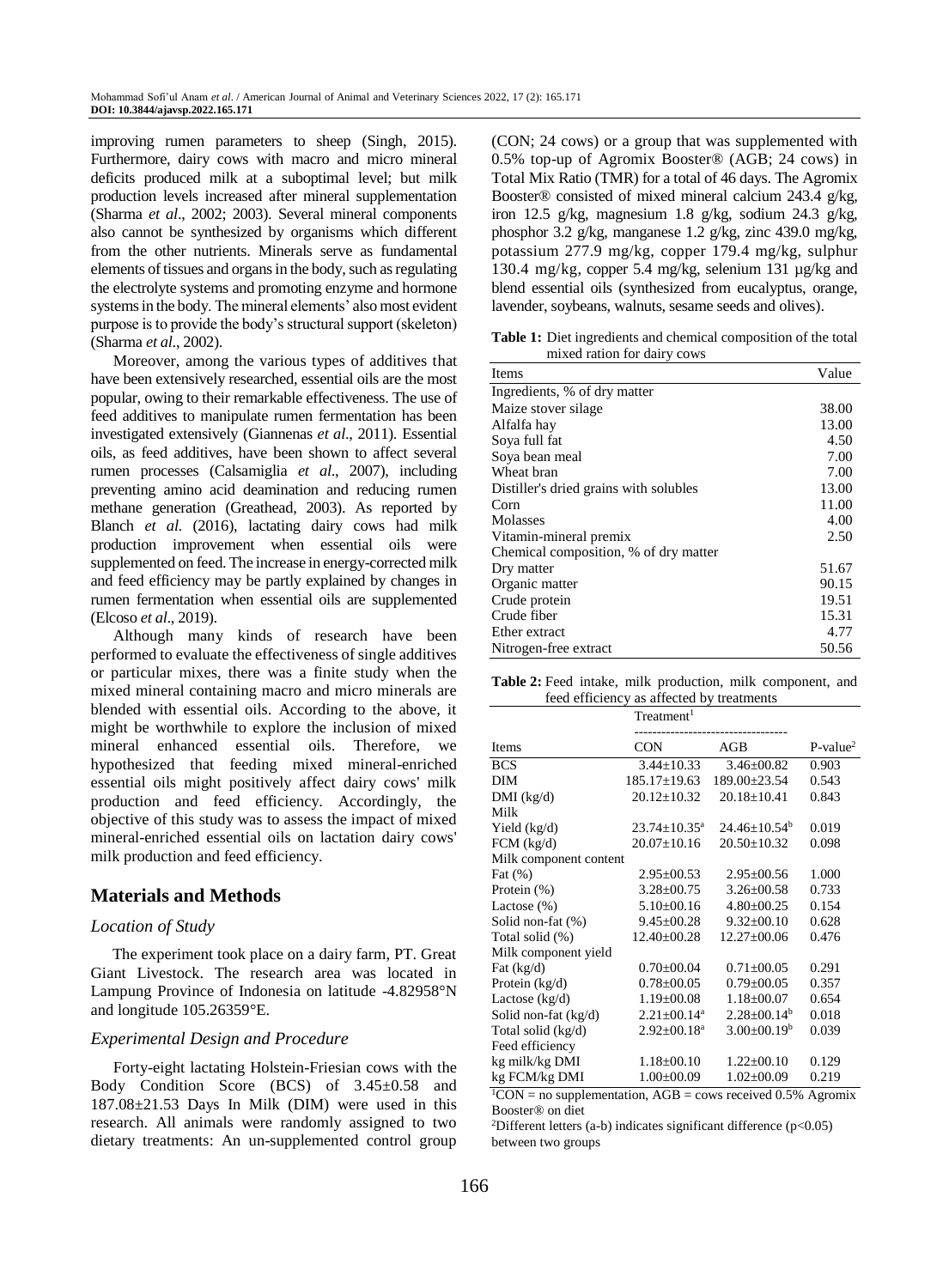Mohammad Sofi'ul Anam *et al*. / American Journal of Animal and Veterinary Sciences 2022, 17 (2): 165.171 **DOI: 10.3844/ajavsp.2022.165.171**



**Fig. 1:** Milk yield production of both two dietary treatments

Furthermore, each group of lactating dairy cows was kept in the free-stall barn. Animals were given the TMR as the basal diet and the component and nutrient values were shown in Table 1. Feed offered and refused was recorded daily, with refusals being maintained at 5% of the fresh intake to ensure ad libitum access to feed.

#### *Measurements and Laboratory Analysis*

Animals and housing facilities were examined twice daily, in the morning and afternoon, to assess general health, guarantee consistent feed and water availability and ensure appropriate temperature and ventilation. During the study period, the humidity and temperature scores were  $87.7 \pm 3.81$  and  $27.01 \pm 0.99$ , respectively. The TMR was given to the cows twice daily and samples of TMR were obtained every three weeks and composited for subsequent analysis of nutrient content. The Dry Matter (DM) and Organic Matter (OM) content were determined by the gravimetric analysis (method 930.15, method 942.05) (AOAC, 2005), and the Crude Protein (CP) content was determined using Kjeldahl-nitrogen analysis (method 945.16) (AOAC, 2005), the Crude Fiber (CF) content was determined by using sequential acid and alkali extractions (method 978.10) (AOAC, 2005), the Ether Extract (EE) content was determined using Soxhlet extraction (method, 945.16) (AOAC, 2005) and Nitrogen-Free Extract (NFE) content was examined according to the equation reported by AOAC (2005). Feed consumption was determined by assessing the daily discrepancies between the quantity of feed given and the feed remaining every day during the study period. Consumption of Dry Matter Intake (DMI) was recorded.

All cows of each treatment were milked twice daily (morning and afternoon), using an automatic milk counter, and were totaled every day. The milk fat, protein, Solid Non-Fat (SNF), Total Solids (TS), and lactose as the milk qualities were measured using Lactoscan. The value of 4% Fat-Corrected Milk (FCM) was determined in accordance by NRC (2001), as follows: 4% FCM,  $kg/d = (0.4 \times milk$  yield) + (15  $\times$  milk fat yield). The Feed Efficiency (FE) of milk yield was calculated as  $FE = milk$ yield (kg)/DMI (kg); FE of FCM yield was determined as  $FE = FCM (kg)/DMI (kg) (NRC, 2001).$ 

#### *Statistical Analysis*

Collected data were analyzed by an Independent sample T-test using SPSS version 20 (SPSS Inc., Chicago, IL, USA), which mean differences were considered significant at *P*<0.05.

#### **Results**

As shown in Table 2, the DMI was not affected by AGB supplementation but the milk yield was significantly increased by AGB feeding. Furthermore, AGB supplementation also tended to increase the FCM ( $P = 0.098$ ) (Table 2). In the AGB and CON groups, the milk fat content and yield, milk protein content and yield, milk lactose content and yield, milk SNF content and milk TS content were similar among the two groups. However, the milk SNF and milk TS yield were significantly increased in the AGB group (Table 2). The feed efficiencies, including milk yield/DMI and FCM/DM, were not affected for lactating dairy cows supplemented by AGB (Table 2). Moreover, the graphic of milk yield production during the study period was shown in Fig. 1.

#### **Discussion**

#### *Dry Matter Intake*

In this study, lactating dairy cows have supplemented a commercial mixed mineral-enriched essential oils (Agromix Booster®). Numerous macro-micro minerals and essential oils (spices and herbs) have been utilized to enhance animal growth and production (Braun *et al*., 2019; del Valle *et al*., 2015; Elcoso *et al*., 2019; Roshanzamir *et al*., 2020; Suksombat *et al*., 2017). In response to this feed additive, AGB supplementation did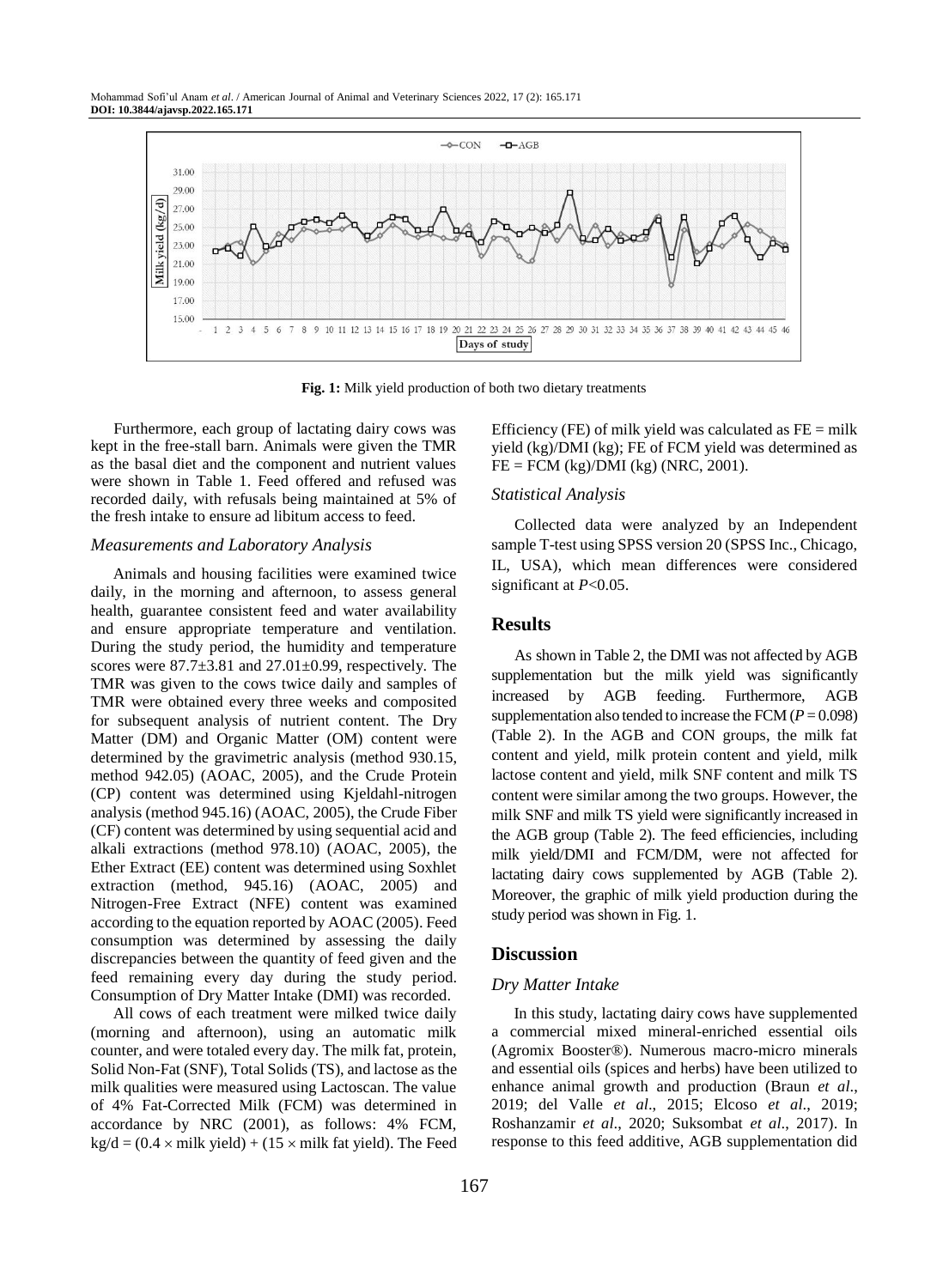not affect DMI (Table 2). This finding was similar to Prayitno *et al*. (2016); the combination of mineral and garlic extract supplementation did not affect DMI in dairy cows. Sahoo *et al*. (2017) showed that the feed intake through concentrate and roughage was not influenced by mineral mixture supplementation, but there was an improvement in crude protein and extract ether digestibility. Another response; blend essential oils used on lactating dairy cows for 20 trial period showed no significant difference in DMI, but increased milk yield and FCM (Braun *et al*., 2019). Dairy cows supplemented by blend essential oils using commercial product Agolin Ruminat® also did not affect DMI (Elcoso *et al*., 2019). Moreover, lactating cows fed alfalfa combined with corn silage as a basal diet and added Crina Ruminants® supplementation showed no significant difference in DMI (Benchaar *et al*., 2007). However, several reports have explained that blend essential oils supplementation increased DMI, as a result by Kung *et al*. (2008) that blend essential oils supplementation significantly increased the DMI of dairy cows. The addition of blended essential oils (cinnamaldehyde-eugenol additive) consistently increased DMI on primiparous and multiparous cows in mid-lactation Wall *et al*. (2014). However, it is unknown how these chemicals impacts feed intake; nonetheless, some of these compounds may change palatability, thus affecting DMI. As need be, several variables may prompt varieties in the impact of essential oils on DMI, for example, essential oil provenance and proportions, variation of feed, and rumen microbial diversity (Geraci *et al*., 2012).

#### *Milk Production*

Supplementation of AGB significantly increased the milk yield but there was a tendency to increase FCM in the AGB group ( $P = 0.098$ ) (Table 2). The current research results matched those of previous studies; Sahoo *et al*. (2017) showed that mineral mixture supplementation on lactating dairy cows was higher than 9.5% in milk yield and 11.8% in FCM compared to the control treatment. According to Roshanzamir *et al*. (2020), the addition of copper, manganese, and zinc to lactating dairy cows increased milk production substantially. Supplementing zinc, manganese and copper also improved the milk yield of lactating dairy cows (36.8 kg/d) compared to the control diet (35.7 kg/d) (Kellogg and Johnson, 2003). According to Somkuwar *et al*. (2011), milk production dropped by 0.38 liters after an observation period when dairy cows were not given minerals, but animals received inorganic and organic minerals and milk yield increased by 0.2 and 0.64 liters, respectively. The role of trace minerals in the formation of protein structures, enzymes, and hormones may cause increased milk production (Suttle, 2010).

Additionally, lactating cows fed a diet containing essential oils produced substantially more milk and higher FCM (Braun *et al*., 2019). Cows given a blend of essential oils supplemented meals produced much more milk compare to the un-supplemented cows (Kung *et al*., 2008; Tassoul and Shaver, 2009). Milk yield production from supplemented dairy cows with commercial blend essential oils (500 mg/kg DM) also increased (Ferreira de Jesus *et al*., 2016). The increased milk production with blended essential oils addition correlated with the fermentation process in the rumen (Calsamiglia *et al*., 2007; Harmini *et al*., 2020). In ruminal fermentation, blended essential oils promote the lowering ratio of acetate and propionate, resulting in reduced methane energy production (Calsamiglia *et al*., 2007; Juniper *et al*., 2006). Additionally, blended essential oils were also attributed to endocrine stimulation (Tager and Krause, 2011), which improved the nutrients transferred to the mammary gland and glucocorticoids from the body (Serbester *et al*., 2012).

## *Milk Component Content and Yield*

AGB supplementation did not affect the milk contents, including milk fat, protein, lactose, SNF, and TS. Moreover, there were no significant differences also in fat, protein, and lactose yield, but SNF and TS yield were significantly increased in the AGB group (Table 2). Singh *et al*. (2016) showed that there were non-significant differences in the percentages of milk fat, protein, lactose, and SNF after the mineral mixture was added to lactating dairy cows and buffaloes for 30 days. Harmini *et al*. (2020) examined the several diets containing various minerals; and reported no changes in protein, fat, lactose, and SNF, but there were significant differences in milk mineral content (Fe and Mg). Sahoo *et al*. (2017) also added that mineral mixture supplementation did not affect the milk protein and SNF percentage of cows. Moreover, Se supplementation on feed did not influence milk components, including fat, protein, and lactose (Juniper *et al*., 2006). Blend essential oils supplementation also showed no differences in milk content (Flores *et al*., 2013; Serbester *et al*., 2012; Tager and Krause, 2011). We considered that the milk content was greatly affected by feed consumption, primarily forage as a fiber source (Prayitno *et al*., 2016). In this study, the SNF and TS yields were increased in the AGB group. Prayitno *et al*. (2016) also showed that the supplementation of minerals and garlic extract increased the SNF yield, even though SNF percentages in milk were similar among the treatment. It might be caused that yields for SNF and TS positively correlated to milk products. However, in this research, the milk content met the standard requirement of the Indonesian national standard (NSAI, 2011).

## *Feed Efficiency*

According to Table 2, the feed efficiencies, including milk yield/DMI and FCM/DMI were not affected for dairy cows receiving AGB supplementation. However,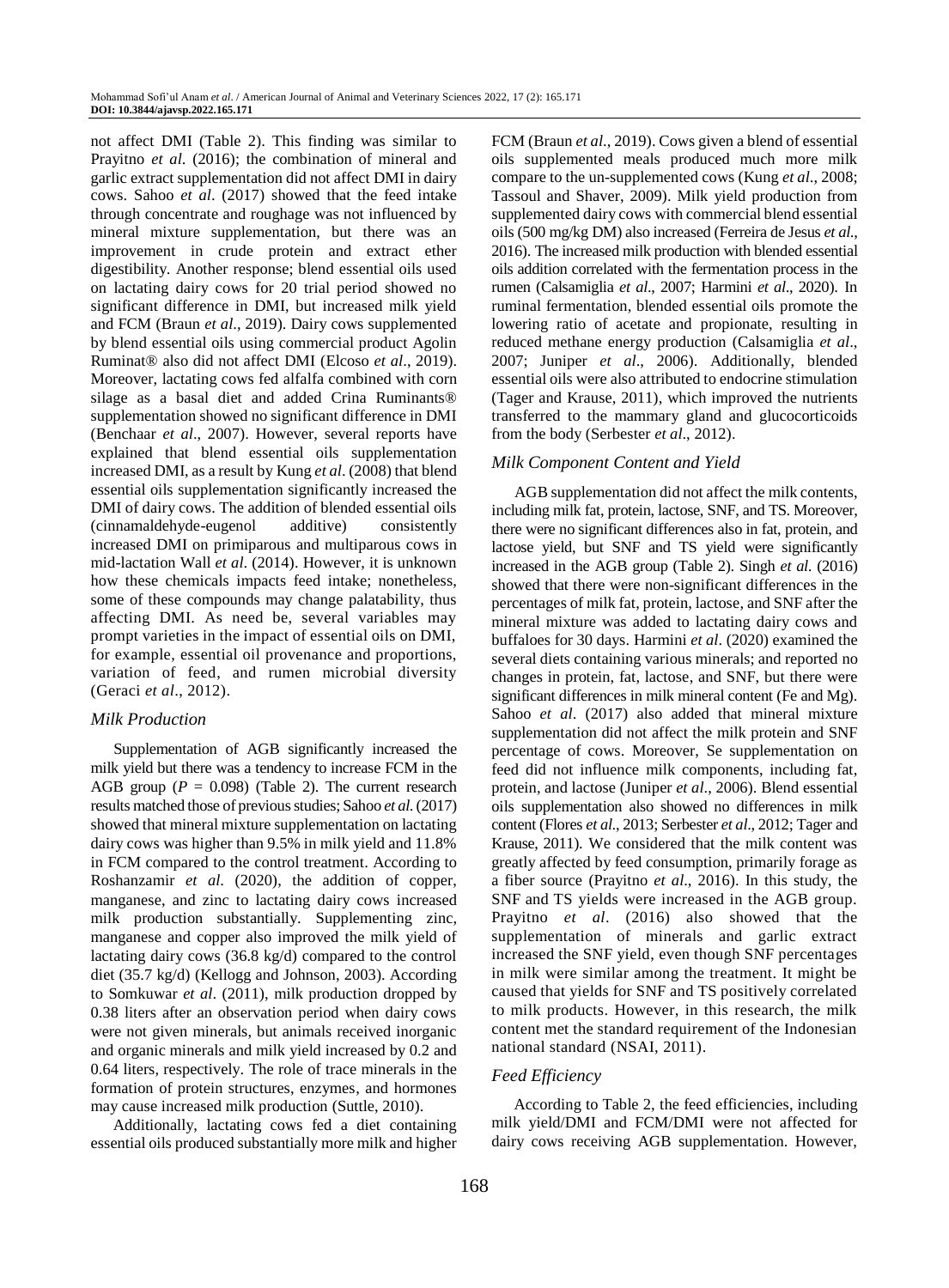results regarding the effects of feed additives on feed efficiency are inconsistent in the literature. Joch *et al*. (2019) reported that supplementing blend essential oils on long-period treatment did not affect feed efficiency and tended to decline over time. Elcoso *et al*. (2019) showed that feed efficiency evolved differently over time, with cows fed Agolin Ruminat® becoming more efficient after the fourth week of the study, reaching significant differences after 6 and 8 weeks. Kung *et al*. (2008) discovered a significant increase in milk yield and DMI, but feed efficiency (FCM/DMI) was similar among the two treatments. On the other hand, some studies using other various essential oils or plant extracts have shown increases in feed efficiency. According to Tassoul and Shaver (2009), feed efficiency (milk yield/DMI) was higher for essential oils than control on average and was higher during lactation on weeks 8 to 14. In a study by Braun *et al*. (2019), feed efficiency (FCM/DMI) significantly increased with blend essential oils supplementation. Al-Suwaiegh *et al*. (2020) showed that supplementing blend essential oils, 25 g/day to the diet of early lactation cows, increased feed efficiency compared with the control group, 1.31 vs. 1.24 milk yield/DMI, respectively. The differences in feed efficiency responses may be related to the lactation stage, the kind and combination of plant extracts, or the dosages used.

# **Conclusion**

The supplementation of mixed mineral-enriched essential oils (Agromix Booster®) at 0.5% of feed ration could improve milk yield but did not affect milk component content and feed efficiency of Holstein-Friesian dairy cows.

## **Acknowledgment**

The authors their gratitude to PT. Great Giant Livestock, Lampung Indonesia, for collaborating and supporting this research.

# **Author's Contributions**

**Mohammad Sofi'ul Anam and Ali Agus**: Designed, analyzed the data, and prepared the first manuscript.

**Andriyani Astuti and Budi Prasetyo Widyobroto:** Laboratory analyzed and reviewed the manuscript.

**Surya Retnaningrum**: Conducted the research and prepared data tabulation.

# **Ethics**

This article is original, has no ethical issues, and was not published elsewhere. The corresponding author confirmed that all authors have read and approved the final manuscript.

### **References**

- Al-Suwaiegh, S. B., Morshedy, S. A., Mansour, A. T., Ahmed, M. H., Zahran, S. M., Alnemr, T. M., & Sallam, S. M. A. (2020). Effect of an essential oil blend on dairy cow performance during treatment and post-treatment periods. Sustainability (Switzerland), 12(21), 1-16. [doi.org/10.3390/su12219123](https://doi.org/10.3390/su12219123)
- Anam, M. S., Agus, A., Yusiati, L. M., Hanim, C., Astuti, A., Bintara, S., & Al Anas, M. (2021). Blood biochemical profiles and pregnancy rate of brahman crossbred cows supplemented with the mineral mixture. American Journal of Animal and Veterinary Sciences, 16(3), 176–184[. doi.org/10.3844/ajavsp.2021.176.184](https://doi.org/10.3844/ajavsp.2021.176.184)
- AOAC. (2005). Official Methods of Analysis (18<sup>th</sup> ed.). Association of Official Analytical Chemists.
- Benchaar, C., Petit, H. V., Berthiaume, R., Ouellet, D. R., Chiquette, J., & Chouinardt, P. Y. (2007). Effects of essential oils on digestion, ruminai fermentation, rumen microbial populations, milk production and milk composition in dairy cows fed alfalfa silage or corn silage. Journal of Dairy Science, 90(2), 886–897. [doi.org/10.3168/jds.S0022-0302\(07\)71572-2](https://doi.org/10.3168/jds.S0022-0302(07)71572-2)
- Bhanderi, B. M., Goswami, A., Garg, M. R., & Samanta, S. (2016). Study on minerals status of dairy cows and their supplementation through area-specific mineral mixture in the state of Jharkhand. Journal of Animal Science and Technology, 58(1), 1–8. [doi.org/10.1186/s40781-016-0124-2](https://doi.org/10.1186/s40781-016-0124-2)
- Blanch, M., Carro, M. D., Ranilla, M. J., Viso, A., Vázquez-Añón, M., & Bach, A. (2016). Influence of a mixture of cinnamaldehyde and garlic oil on rumen fermentation, feeding behavior and performance of lactating dairy cows. Animal Feed Science and Technology, 219, 313–323.
- [doi.org/10.1016/j.anifeedsci.2016.07.002](https://doi.org/10.1016/j.anifeedsci.2016.07.002) BPS. (2021). Produksi Susu Perusahaan Sapi Perah 2018-2020. [https://www.bps.go.id/indicator/24/376/1/produksi](https://www.bps.go.id/indicator/24/376/1/produksi-susu-perusahaan-sapi-perah.html)[susu-perusahaan-sapi-perah.html](https://www.bps.go.id/indicator/24/376/1/produksi-susu-perusahaan-sapi-perah.html)
- Braun, H. S., Schrapers, K. T., Mahlkow-Nerge, K., Stumpff, F., & Rosendahl, J. (2019). Dietary supplementation of essential oils in dairy cows: Evidence for stimulatory effects on nutrient absorption. Animal, 13(3), 518–523. [doi.org/10.1017/S1751731118001696](https://doi.org/10.1017/S1751731118001696)
- NSAI. (2011). Fresh Milk-Part 1: Cow. Standard Nasional Indonesia (National Standardization Agency of Indonesia) BSN. No. 3141.
- Calsamiglia, S., Busquet, M., Cardozo, P. W., Castillejos, L., & Ferret, A. (2007). Invited review: Essential oils as modifiers of rumen microbial fermentation. Journal of Dairy Science, 90(6), 2580–2595. [doi.org/10.3168/jds.2006-644](https://doi.org/10.3168/jds.2006-644)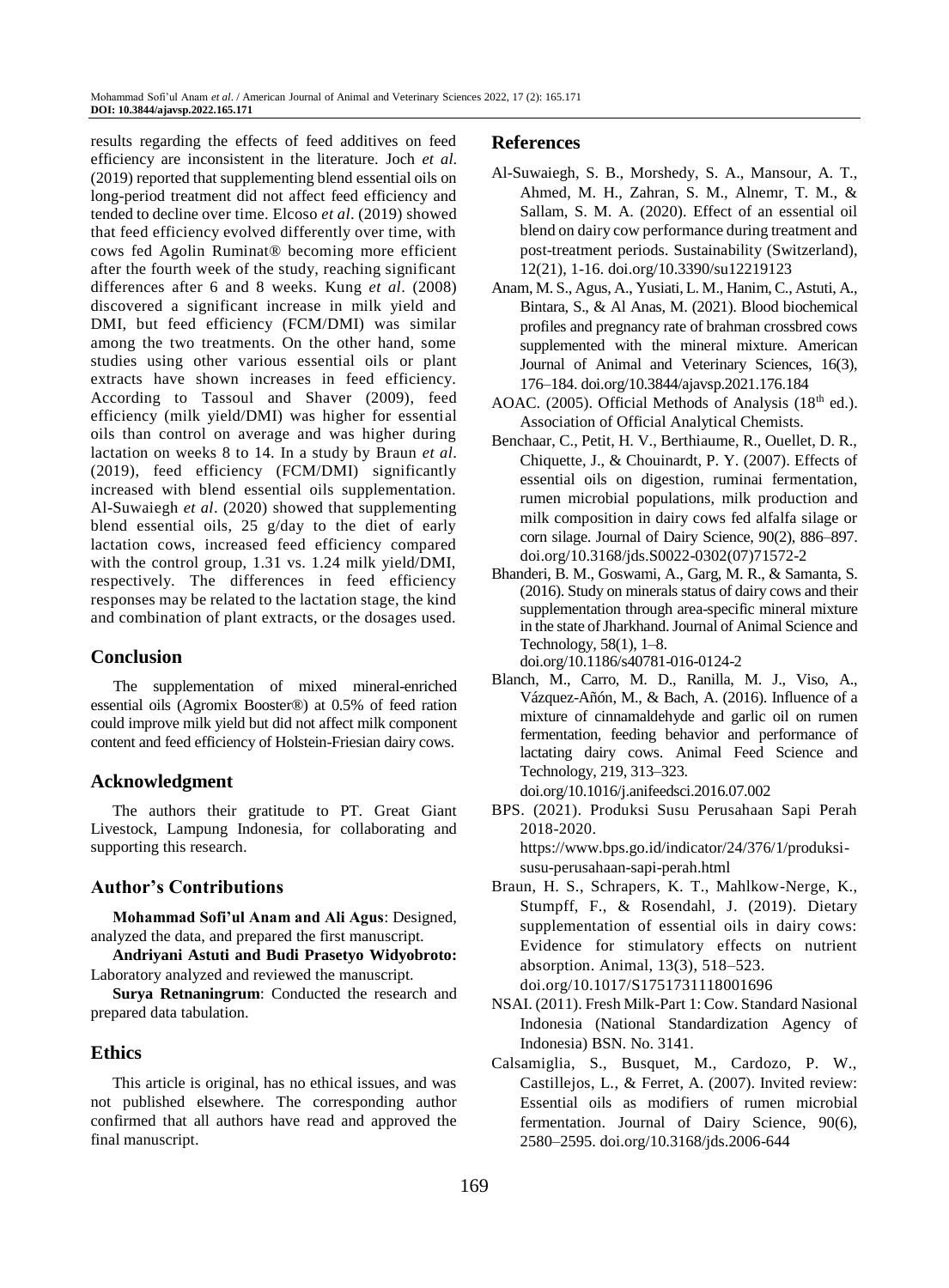- del Valle, T. A., de Jesus, E. F., de Paiva, P. G., Bettero, V. P., Zanferari, F., Acedo, T. S., Tamassia, L. F. M., & Rennó, F. P. (2015). Effect of organic sources of minerals on fat-corrected milk yield of dairy cows in confinement. Revista Brasileira de Zootecnia, 44(3), 103–108. [doi.org/10.1590/S1806-92902015000300004](https://doi.org/10.1590/S1806-92902015000300004)
- Elcoso, G., Zweifel, B., & Bach, A. (2019). Effects of a blend of essential oils on milk yield and feed efficiency of lactating dairy cows. Applied Animal Science, 35(3), 304–311. [doi.org/10.15232/aas.2018-01825](https://doi.org/10.15232/aas.2018-01825)
- Ferreira de Jesus, E., Del Valle, T. A., Calomeni, G. D., Silva, T. H., Takiya, C. S., Vendramini, T. H. A., Paiva, P. G., Silva, G. G., Netto, A. S., & Rennó, F. P. (2016). Influence of a blend of functional oils or monensin on nutrient intake and digestibility, ruminal fermentation and milk production of dairy cows. Animal Feed Science and Technology, 219, 59–67. [doi.org/10.1016/j.anifeedsci.2016.06.003](https://doi.org/10.1016/j.anifeedsci.2016.06.003)
- Flores, A. J., Garciarena, A. D., Hernández Vieyra, J. M., Beauchemin, K. A., & Colombatto, D. (2013). Effects of specific essential oil compounds on the ruminal environment, milk production and milk composition of lactating dairy cows at pasture. Animal Feed Science and Technology, 186(1-2), 20-26. [doi.org/10.1016/j.anifeedsci.2013.09.001](https://doi.org/10.1016/j.anifeedsci.2013.09.001)
- Geraci, J. I., Garciarena, A. D., Gagliostro, G. A., Beauchemin, K. A., & Colombatto, D. (2012). Plant extracts containing cinnamaldehyde, eugenol and capsicum oleoresin added to feedlot cattle diets: Ruminal environment, short-term intake pattern and animal performance. Animal Feed Science and Technology, 176(1–4), 123–130.

[doi.org/10.1016/j.anifeedsci.2012.07.015](https://doi.org/10.1016/j.anifeedsci.2012.07.015)

- Giannenas, I., Skoufos, J., Giannakopoulos, C., Wiemann, M., Gortzi, O., Lalas, S., & Kyriazakis, I. (2011). Effects of essential oils on milk production, milk composition and rumen microbiota in Chios dairy ewes. Journal of Dairy Science, 94(11), 5569–5577. [doi.org/10.3168/jds.2010-4096](https://doi.org/10.3168/jds.2010-4096)
- Greathead, H. (2003). Plants and plant extracts for improving animal productivity. Proceedings of the Nutrition Society, 62(2), 279–290[. doi.org/10.1079/pns2002197](https://doi.org/10.1079/pns2002197)
- Harmini, H., Evvyernie, D., Karti, P. D. M. H., & Widiawati, Y. (2020). Evaluation of Mineral Contents in Milk of Dairy Cattle Fed Elephant Grass Planted at Ex-Coal Mining Land. Tropical Animal Science Journal, 43(4), 322–330. [doi.org/10.5398/tasj.2020.43.4.322](https://doi.org/10.5398/tasj.2020.43.4.322)
- Joch, M., Kudrna, V., Hakl, J., Božik, M., Homolka, P., Illek, J., Tyrolová, Y., & Výborná, A. (2019). In vitro and in vivo potential of a blend of essential oil compounds to improve rumen fermentation and performance of dairy cows. Animal Feed Science and Technology, 251(September 2018), 176–186. [doi.org/10.1016/j.anifeedsci.2019.03.009](https://doi.org/10.1016/j.anifeedsci.2019.03.009)
- Juniper, D. T., Phipps, R. H., Jones, A. K., & Bertin, G. (2006). Selenium supplementation of lactating dairy cows: Effect on selenium concentration in blood, milk, urine, and feces. Journal of Dairy Science, 89(9), 3544-3551. [doi.org/10.3168/jds.S0022-0302\(06\)72394-3](https://doi.org/10.3168/jds.S0022-0302(06)72394-3)
- Kellogg, D. W., & Johnson, Z. B. (2003). Arkansas # Animal Science # Department Report 2003. Agriculture, 1, 169. [http://www.uark.edu/depts/agripub/Publications/rese](http://www.uark.edu/depts/agripub/Publications/researchseries/) [archseries/](http://www.uark.edu/depts/agripub/Publications/researchseries/)
- Kung, L., Williams, P., Schmidt, R. J., & Hu, W. (2008). A blend of essential plant oils is used as an additive to alter silage fermentation or used as a feed additive for lactating dairy cows. Journal of Dairy Science, 91(12), 4793–4800. [doi.org/10.3168/jds.2008-1402](https://doi.org/10.3168/jds.2008-1402)
- Lestari, D. A., Abdullah, L., & Despal. (2015). Comparative study of milk production and feed efficiency based on farmer's best practices and national research council. Media Peternakan, 38(2), 110–117. [doi.org/10.5398/medpet.2015.38.2.110](https://doi.org/10.5398/medpet.2015.38.2.110)
- Madke, P. K., Pal, D., Prakash, S., & Kumar, A. (2018). Effect of mineral mixture feeding on milk yield in buffalo. Research Journal of Animal Husbandry and Dairy Science, 9(2), 42–44. [doi.org/10.15740/has/rjahds/9.2/42-44](https://doi.org/10.15740/has/rjahds/9.2/42-44)
- Mohanta, R., & Garg, A. (2014). Organic Trace Minerals: Immunity, Health, Production and Reproduction in Farm Animals. Indian Journal of Animal Nutrition, 31(3), 203–212.
- NRC. (2001). Nutrient Requirements of Dairy Cattle. In Nutrient Requirements of Dairy Cattle (Seventh). The National Academy Press[. doi.org/10.17226/9825](https://doi.org/10.17226/9825)
- Prayitno, C. H., Suwarno, Susanto, A., & Jayanegara, A. (2016). Effect of garlic extract and organic mineral supplementation on feed intake, digestibility and milk yield of lactating dairy cows. Asian Journal of Animal Sciences, 10(3), 214–218. [doi.org/10.3923/ajas.2016.213.218](https://doi.org/10.3923/ajas.2016.213.218)
- Roshanzamir, H., Rezaei, J., & Fazaeli, H. (2020). Colostrum and milk performance and blood immunity indices and minerals of Holstein cows receiving organic Mn, Zn and Cu sources. Animal Nutrition, 6(1), 61–68. [doi.org/10.1016/j.aninu.2019.08.003](https://doi.org/10.1016/j.aninu.2019.08.003)
- Sahoo, B., Kumar, R., Garg, A. K., Mohanta, R. K., Agarwal, A., & Sharma, A. K. (2017). Effect of Supplementing Area Specific Mineral Mixture on Productive Performance of Crossbred Cows. Indian Journal of Animal Nutrition, 34(4), 414. [doi.org/10.5958/2231-6744.2017.00066.4](https://doi.org/10.5958/2231-6744.2017.00066.4)
- Serbester, U., Çinar, M., Ceyhan, A., Erdem, H., Görgülü, M., Kutlu, H. R., Çelik, L. B., Yücelt, O., & Cardozo, P. W. (2012). Effect of essential oil combination on performance, milk composition, blood parameters and pregnancy rate in early lactating dairy cows during heat exposure. Journal of Animal and Plant Sciences, 22(3), 556–563.